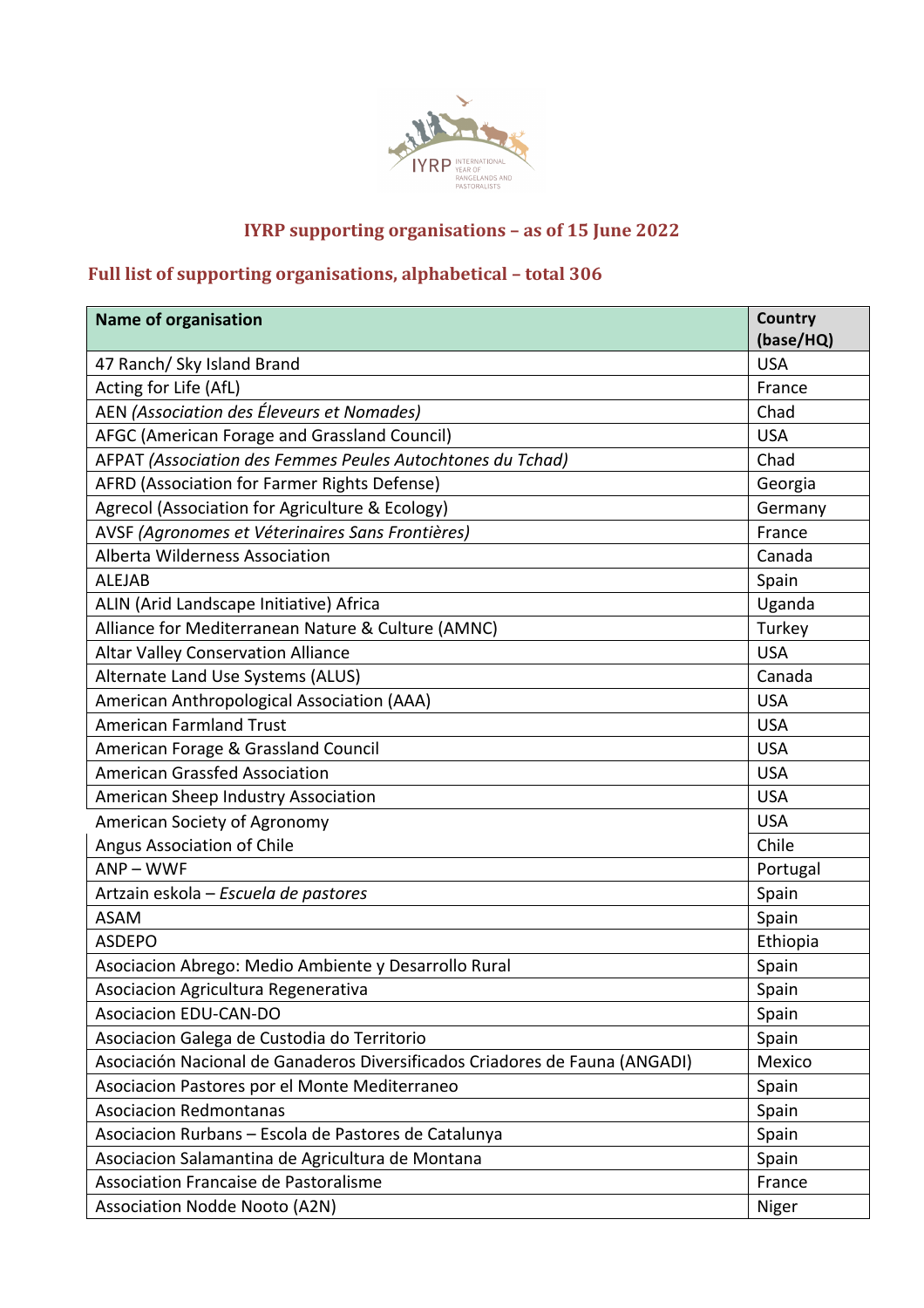| Association of World Reindeer Herders (WRH)                                                      | Norway        |
|--------------------------------------------------------------------------------------------------|---------------|
| Asturias Ganadera                                                                                | Spain         |
| <b>Ateker Cultural Center</b>                                                                    | Uganda        |
| <b>Australian Grassland Association</b>                                                          | Australia     |
| <b>Australian Rangeland Society</b>                                                              | Australia     |
| <b>Battle River Applied Research Association</b>                                                 | Canada        |
| <b>BIISC (Big Island Invasive Species Committee)</b>                                             | <b>USA</b>    |
| <b>BioFutura AC</b>                                                                              | Mexico        |
| <b>Bird Conservancy of the Rockies</b>                                                           | <b>USA</b>    |
| <b>Birdlife International, Americas</b>                                                          | <b>UK</b>     |
| Brazilian Center for Sustainable Livestock / Centro Brasileiro de Pecuária Sustentável<br>(CBPS) | <b>Brazil</b> |
| <b>Burren Programme</b>                                                                          | Ireland       |
| Camel Charisma Pty Ltd                                                                           | India         |
| Campo Adentro - Escuelas de Pastores Picos de Europa y Madrid                                    | Spain         |
| <b>Canadian Cattlemen's Association</b>                                                          | Canada        |
| Canadian Forage and Grassland Association                                                        | Canada        |
| Canadian Parks and Wilderness Society                                                            | Canada        |
| Canadian Roundtable on Sustainable Beef                                                          | Canada        |
| Caravana Negra                                                                                   | Spain         |
| Catedra de Ganaderia Ecologica - Ecovalia                                                        | Spain         |
| CAWR (Research Centre on Agriculture, Water & Resilience), Coventry University                   | <b>UK</b>     |
| CELEP (Coalition of European Lobbies for Eastern Africa Pastoralism)                             | Belgium       |
| Cenesta                                                                                          | Iran          |
| <b>Center for Pastoralism</b>                                                                    | India         |
| Centre for Research & Development in Drylands (CRDD)                                             | Kenya         |
| Centro Intercultural de Estudios de Desiertos y Océanos A.C. (CEDO)                              | Mexico        |
| Centro Mexicano de Derecho Ambiental A.C. (CEMDA)                                                | Mexico        |
| Centro National de Recursos Geneticos del INIFAP                                                 | Mexico        |
| <b>Chadron State College</b>                                                                     | <b>USA</b>    |
| Chihuahua Ganaderia Union (Union Ganaderia Regional de Chihuahua)                                | Mexico        |
| <b>Chinese Grassland Society</b>                                                                 | China         |
| Citizens Environmental Alliance - Saskatchewan                                                   | Canada        |
| <b>CIRAD</b>                                                                                     | France        |
| Confédération Paysanne                                                                           | France        |
| Consejo de la Mesta                                                                              | Spain         |
| Conservation International Mexico A.C.                                                           | <b>USA</b>    |
| CORAM (Collectif des Races Locales de Massif)                                                    | France        |
| CORET (Confederation of Traditional Stockbreeders Organisations in Africa)                       | Nigeria       |
| Crop Science Society of America                                                                  | <b>USA</b>    |
| DADO (Dynamic Agropastoral Development Organization)                                             | Uganda        |
| DITSL (German Institute for Tropical & Subtropical Agriculture)                                  | Germany       |
| Diversearth                                                                                      | Switzerland   |
| <b>Ducks Unlimited Canada</b>                                                                    | Canada        |
| Eastern & Southern African Pastoralist Network (ESAPN)                                           | Kenya         |
| <b>Ecological Society of America (ESA)</b>                                                       | <b>USA</b>    |
| Ecologistes en Accio de Catalunya                                                                | Spain         |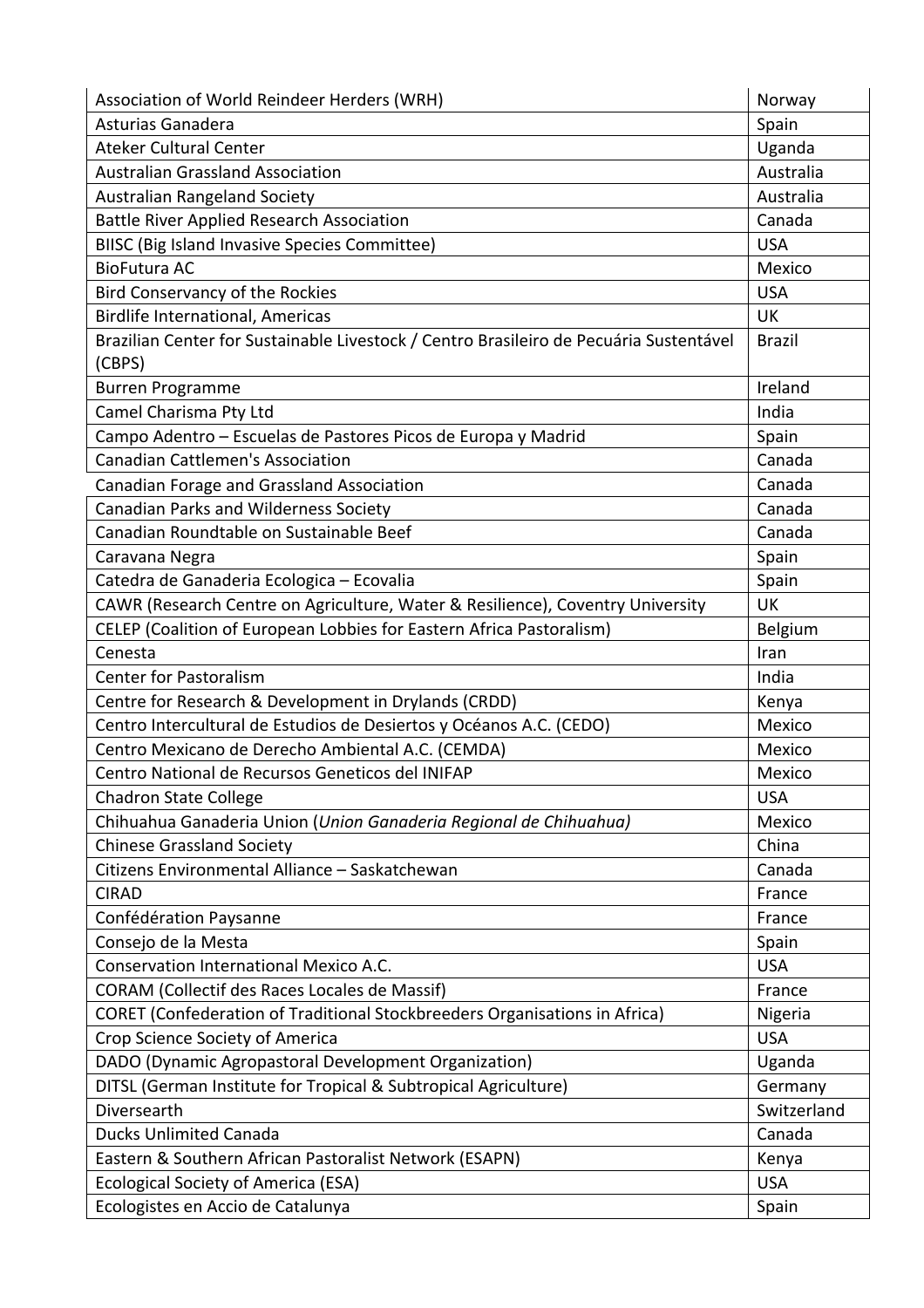| Ecopil Arte Crea Conciencia A.C.                                                  | Mexico        |
|-----------------------------------------------------------------------------------|---------------|
| eeem (Ethno e-empowerment)                                                        | Germany       |
| Enviro Wild Initiative (EW)                                                       | Kenya         |
| Escuela de pastores de Extremadura Casuera                                        | Spain         |
| Espacios Naturales y Desarrollo Sustentable A.C. (ENDESU)                         | Mexico        |
| Euromontana (European Association of Mountain Areas)                              | France        |
| Euronatur                                                                         | Germany       |
| European Shepherds Network (ESN)                                                  | Spain         |
| Farming for Nature (FFN)                                                          | Ireland       |
| <b>FAUNAM</b>                                                                     | Mexico        |
| FEAGAS (Federacion Espanola de Asociaciones de Ganada Selecto)                    | Spain         |
| FEDEHESA (Federacion Espanola de la Dehesa)                                       | Spain         |
| Federal University of Sao Joao del-Rei                                            | <b>Brazil</b> |
| FiBL (Forschungsinstitut für biologischen Landbau / Research Institute of Organic | Switzerland   |
| Agriculture)                                                                      |               |
| Fondo para la Comunicación y la Educación Ambiental (FCEA)                        | Mexico        |
| Fondo de Conservación El Triunfo A.C. (FONCET)                                    | Mexico        |
| Fondo Mexicano para la Conservación de la Naturaleza (FMCN)                       | Mexico        |
| Fondo Procuenca Valle de Bravo AC                                                 | Mexico        |
| Foro asturias Sostenible para el conocimiento y desarrollo del medio rural        | Spain         |
| Foro de Redes y Entidades de Custodia del Territorio                              | Spain         |
| FSC (Forest Stewardship Council)                                                  | Spain         |
| Fundación Biosfera del Anáhuac, A.C. (FUNBA)                                      | Mexico        |
| <b>Fundacion Entretantos</b>                                                      | Spain         |
| <b>Fundacion Global Nature</b>                                                    | Spain         |
| Fundacion Lonxanet para la pesca sistenible                                       | Spain         |
| <b>Fundacion Oxigeno</b>                                                          | Spain         |
| Ganaderas en Red                                                                  | Spain         |
| <b>GDA Oued Maaden</b>                                                            | Tunisia       |
| GDA Sandayene Ouled Salem                                                         | Tunisia       |
| GEA (Gestion y estudios ambientales) S. Coop                                      | Spain         |
| GEH (Society for Conservation of Old and Endangered Livestock Breeds)             | Germany       |
| <b>German Association of Professional Shepherds (BVBS)</b>                        | Germany       |
| Gescan (Gestion de programas de cria)                                             | Spain         |
| Global Change and Conservation Lab (GCC) of University of Helsinki                | Finland       |
| <b>Global Diversity Foundation (GDF)</b>                                          | UK + USA      |
| <b>GOB Menorca</b>                                                                | Spain         |
| Gram Bharati Samiti (GBS), Jaipur                                                 | India         |
| Granja Biotza                                                                     | Spain         |
| Grassland Society of NSW Inc.                                                     | Australia     |
| Grassland Society of Southern Africa (GSSH)                                       | South Africa  |
| <b>Grassroots Institute</b>                                                       | Canada        |
| <b>Great Plains Fire Science Exchange</b>                                         | <b>USA</b>    |
| Greenpeace - Spain                                                                | Spain         |
| Hans Ruthenberg Institute, University of Hohenheim                                | Germany       |
| Hawaii Cattlemen's Council                                                        | <b>USA</b>    |
| HELSUS (Helsinki Institute for Sustainable Science)                               | Finland       |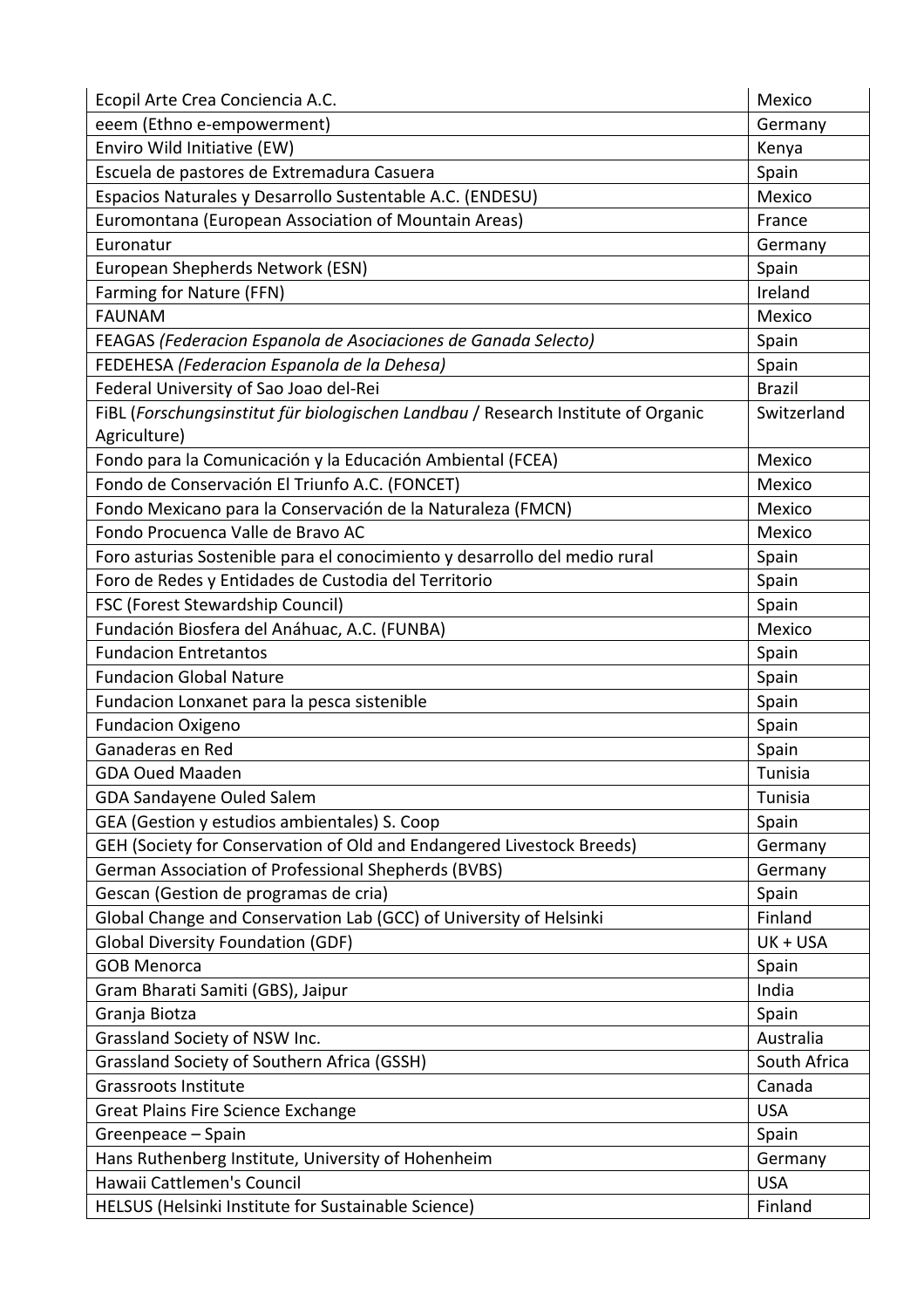| <b>Hereford Association</b>                                              | Chile       |
|--------------------------------------------------------------------------|-------------|
| ICARDA/CGIAR                                                             | Lebanon     |
| <b>ICCA Consortium</b>                                                   |             |
| <b>Idaho Rangeland Resources Commission</b>                              | <b>USA</b>  |
| IGAD (Inter-Governmental Authority on Development) for Eastern Africa    | Djibouti    |
| ILC/IFAD                                                                 | Italy       |
| ILRI/CGIAR                                                               | Kenya       |
| INIA (Chilean Agricultural Research Institute)                           | Chile       |
| InsightShare                                                             | <b>UK</b>   |
| Instituto de Montaña (The Mountain Institute)                            | Peru        |
| Instituto Tecnologico de El Salto (ITES), Tecnologico Nacional de Mexico | Mexico      |
| International Center for Reindeer Husbandry (ICR)                        | Norway      |
| International Grassland Congress (IGC)                                   |             |
| International Rangeland Congress (IRC)                                   |             |
| International Terraced Landscape Alliance (ITLA)                         | Germany     |
| <b>IPICYT</b>                                                            | Mexico      |
| Iranian Society for Range Management (ISRM)                              | Iran        |
| ITG (International Takhi Group)                                          | Switzerland |
| <b>IUCN</b>                                                              | Switzerland |
| IWGI (Indigenous Women and Girls Initiative)                             | Kenya       |
| <b>JASIL</b>                                                             | Mongolia    |
| Karamoja Development Forum (KDF)                                         | Uganda      |
| Kneehill County, Alberta                                                 | Canada      |
| Kyrgyz Jayity, on behalf of 454 pastoral committees                      | Kyrgyzstan  |
| League for Pastoral Peoples and Endogenous Livestock Development (LPP)   | Germany     |
| LIFE Network in India                                                    | India       |
| Lincoln University Pastoral Livestock Production Lab                     | New Zealand |
| Livestock South Australia                                                | Australia   |
| Lokhit Pashu-Palak Sansthan (LPPS)                                       | India       |
| MACBAN (Miyetti Allah Cattle Breeders Association of Nigeria)            | Nigeria     |
| Macedonian Ecological Society                                            | Macedonia   |
| <b>Magallanes Farmers Association</b>                                    | Chile       |
| Malpai Borderlands Group                                                 | <b>USA</b>  |
| Manitoba Forage and Grassland Association                                | Canada      |
| MARAG (Maldhari Rural Action Group)                                      | India       |
| MBOSCUDA (Mbororo Social & Cultural Development Association of Cameroon) | Cameroon    |
| MedINA, (Mediterranean Institute for Nature and Anthropos)               | Greece      |
| <b>Mercy Corps</b>                                                       | <b>USA</b>  |
| <b>Miles Community College</b>                                           | <b>USA</b>  |
| Misereor                                                                 | Germany     |
| Mountain Partnership, FAO                                                | Italy       |
| MRI (Mountain Research Initiative)                                       | Switzerland |
| NAG DNT (National Alliance Group for Denotified and Nomadic Tribes)      | India       |
| National Association of Dehkan Farms (NADF)                              | Tajikistan  |
| National Bobwhite Conservation Initiative                                | <b>USA</b>  |
| National Grazing Lands Coalition (NatGLC), USA                           | <b>USA</b>  |
| National Syndicate of Pastoralists of Iran                               | Iran        |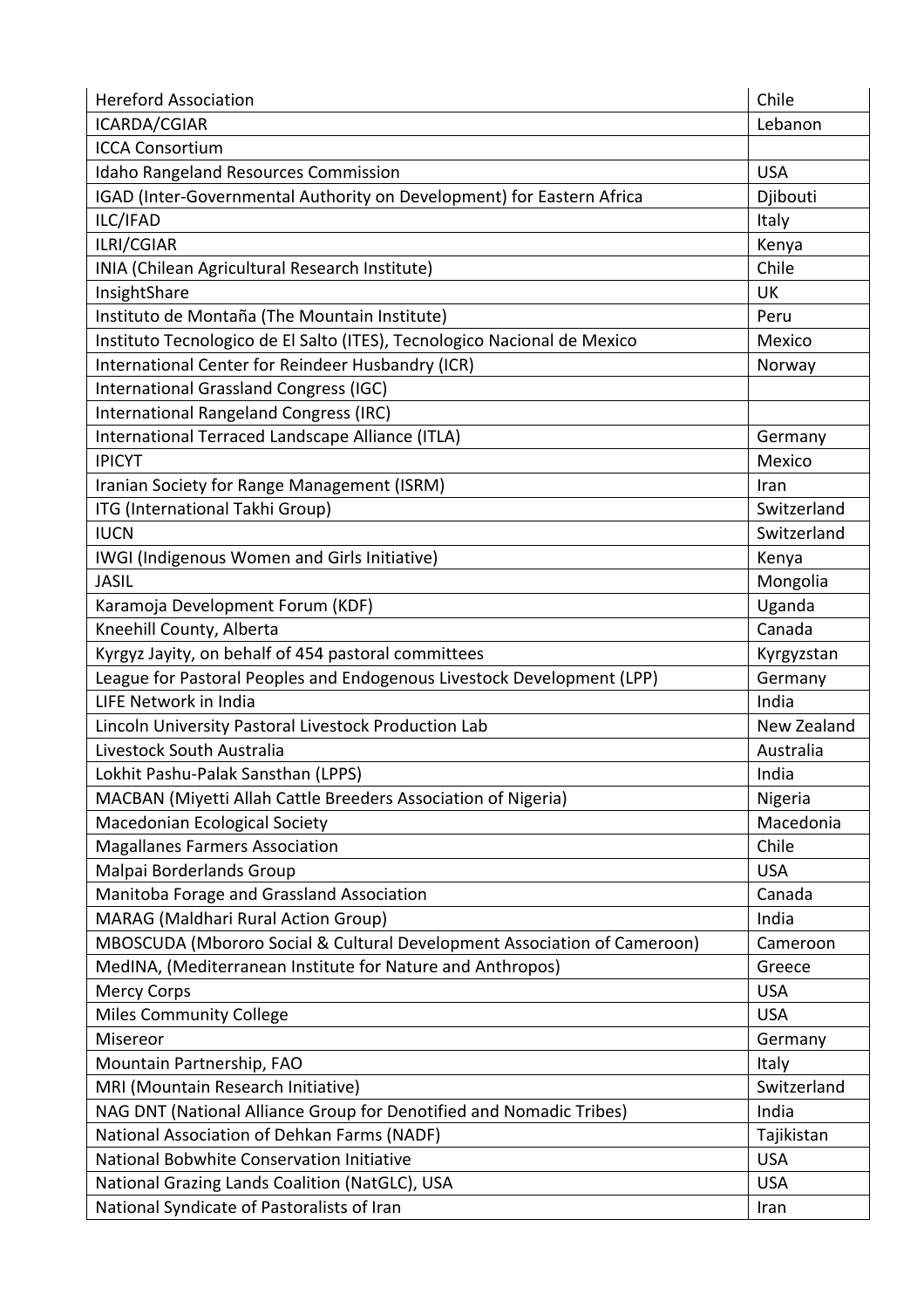| National Wildlife Federation                                                    | <b>USA</b>          |
|---------------------------------------------------------------------------------|---------------------|
| Nature Canada                                                                   | Canada              |
| Nature Conservancy Canada                                                       | Canada              |
| Nature Saskatchewan                                                             | Canada              |
| Nevada Cattlemen's Association                                                  | <b>USA</b>          |
| <b>NSW Farmers</b>                                                              | Australia           |
| NZ Landcare Trust                                                               | New Zealand         |
| Odessa Centre                                                                   | <b>UK</b>           |
| Ovinocultores de alta Montana en Mexico                                         | Mexico              |
| Pacific Northwest Section Society for Range Management                          | <b>USA</b>          |
| Palestinian Livestock Development Center (PLDC)                                 | Palestine           |
| Pascuum                                                                         | Spain               |
| PAPDA (Partnership for Pastoralist Development Association)                     | Ethiopia            |
| PASMEP (Platforme d'actions à la securisation des ménages pastoraux)            | <b>Burkina Faso</b> |
| Pasticultores del Desierto, A.C.                                                | Mexico              |
| Pasto-Arabic (Arab Pastoralist Communities Network)                             | Jordan              |
| Pastoral Board of South Australia (PBSA)                                        | Australia           |
| Pastoralist Forum of Ethiopia (PFE)                                             | Ethiopia            |
| Pastoralist Women for Health and Education (PWHE)                               | Kenya               |
| Pastoralists' Association of West Darling (PAWD)                                | Australia           |
| Pastoraméricas                                                                  | Argentina           |
| PENHA (Pastoral & Environmental Network in the Horn of Africa)                  | Somaliland          |
| Pheasants Forever and Quail Forever                                             | <b>USA</b>          |
| Plataforme UNCCD - OSC                                                          | Spain               |
| Plateau Perspectives                                                            | Scotland            |
| PPNEA (Protection and Preservation of Natural Environment in Albania)           | Albania             |
| <b>Prairie Conservation Forum</b>                                               | Canada              |
| Profauna (Proteccion de la Fauna Mexicana A.C.)                                 | Mexico              |
| <b>Pronatura Noreste</b>                                                        | Mexico              |
| Pronatura Noroeste                                                              | Mexico              |
| Pronatura Sur A.C.                                                              | Mexico              |
| <b>Public Lands Council</b>                                                     | <b>USA</b>          |
| <b>Public Lands Foundation</b>                                                  | <b>USA</b>          |
| Public Pastures - Public Interest                                               | Canada              |
| Queensland Rural, Regional & Remote Women's Network (QRRRWN)                    | Australia           |
| Quivira Alliance                                                                | <b>USA</b>          |
| Rangelands Initiative Global                                                    | Italy               |
| Rangelands NRM, Western Australia                                               | Australia           |
| Rangelands Partnership                                                          | <b>USA</b>          |
| Rangeland Research Institute, University of Alberta                             | Canada              |
| RCE British Columbia (Regional Centre of Expertise on Education for Sustainable | Canada              |
| Development)                                                                    |                     |
| <b>RCE Saskatchewan</b>                                                         | Canada              |
| RECONCILE (Resource Conflict Institute)                                         | Kenya               |
| Red Agroecologica de Cadiz                                                      | Spain               |
| <b>Redes Chaco</b>                                                              | Argentina           |
| Reforestamos México, A.C.                                                       | Mexico              |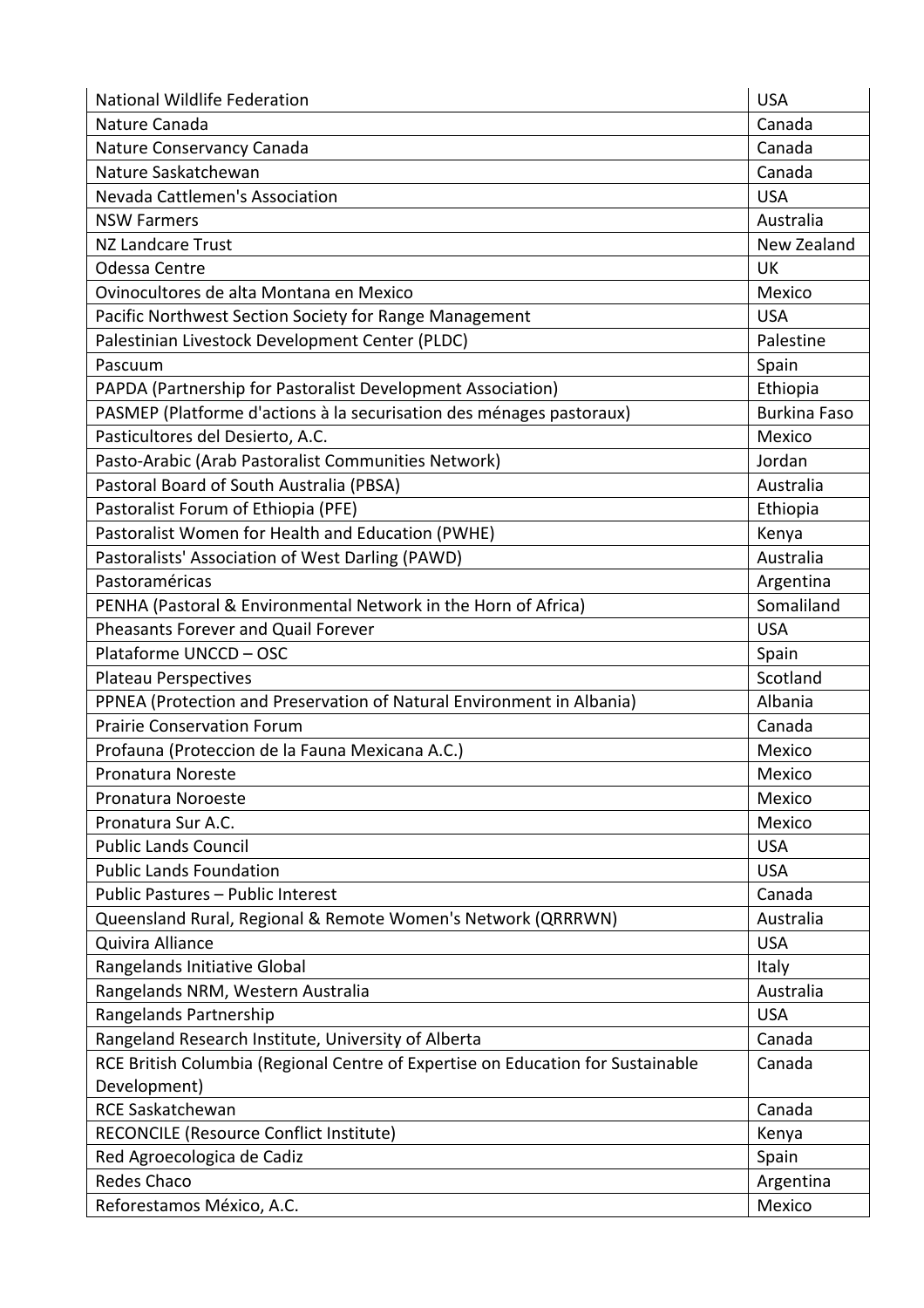| ReHd Mad! (Red de huertos urbanos comunitarios de Madrid)                           | Spain           |
|-------------------------------------------------------------------------------------|-----------------|
| Reseau CONADES (Déclaration de la Société Civile Mauritanienne)                     | Mauritania      |
| <b>RISZA</b>                                                                        | Mexico          |
| Royal Society of Queensland (RSQ)                                                   | Australia       |
| RPPS (Réseau des Peuples Pasteurs du Sahel)                                         | Mali            |
| Rural & Agriculture Council of America                                              | <b>USA</b>      |
| SAAL (South Australia Arid Lands) Landscape Board, Govt of South Australia          | Australia       |
| Sahjeevan, Kutch                                                                    | India           |
| SAPA (South Asia Pastoral Alliance)                                                 | India           |
| SAPCONE (Sustainable Approaches for Community Empowerment - Turkana)                | Kenya           |
| Saskatchewan Cattlemen's Association                                                | Canada          |
| Saskatchewan Stock Growers Association (SSGA)                                       | Canada          |
| Savory Institute                                                                    | <b>USA</b>      |
| SEAE (Sociedad Easpanola de Agricultura ecologica)                                  | Spain           |
| SEE-International (Society for Environmental Education)                             | Germany         |
| SEVA (Sustainable Agriculture & Environmental Voluntary Action)                     | India           |
| Shiprock FFA Chapter                                                                | <b>USA</b>      |
| Shouf Biosphere Reserve                                                             | Lebanon         |
| Sociedad Agricola de Ineres Social Tupac Amaru                                      | Spain           |
| Sociedad para el Estudio y Conservación de las Aves en México, A. C. (CIPAMEX)      | Mexico          |
| Society for Ecological Restoration                                                  | <b>USA</b>      |
| Society for Near-Nature Rangelands in Southern Germany (Verein zur Förderung        | Germany         |
| naturnaher Weidelandschaften Süddeutschlands)                                       |                 |
| Society for Range Management, Canada                                                | Canada          |
| Society for Range Management, USA                                                   | <b>USA</b>      |
| Society for Range Management - Nebraska Section                                     | <b>USA</b>      |
| Society for the Protection of Nature (Birdlife Lebanon)                             | Lebanon         |
| Soil Science Society of America                                                     | <b>USA</b>      |
| Soil & Water Conservation Society                                                   | <b>USA</b>      |
| SOMOS - Sierra Norte de Sevilla                                                     | Spain           |
| South Australia Livestock Research Council (SALRC)                                  | Australia       |
| Southern Rangelands Pastoral Alliance Inc.                                          | Australia       |
| Spanish Platform for Extensive Livestock Farming and Pastoralism (Plataforma por la | Spain           |
| Ganadería extensiva y el Pastoralismo)                                              |                 |
| State of Chihuahua, Mexico                                                          | Mexico          |
| State of Durango, Mexico                                                            | Mexico          |
| STEP (Society for Territorial & Environmental Prosperity)                           | <b>Bulgaria</b> |
| Sustainable Cashmere Union of Mongolia (SCU)                                        | Mongolia        |
| Synergy Resource Solutions, Inc.                                                    | <b>USA</b>      |
| Texas A&M Natural Resources Institute                                               | <b>USA</b>      |
| The Kohala Center                                                                   | <b>USA</b>      |
| The Prairie Project                                                                 | <b>USA</b>      |
| The Wildlife Society                                                                | <b>USA</b>      |
| Theodore Roosevelt Conservation Partnership                                         | <b>USA</b>      |
| Thozhuvam Trust                                                                     | India           |
| Tiera del Fuego Association of Chile                                                | Chile           |
| Tour du Valat                                                                       | France          |